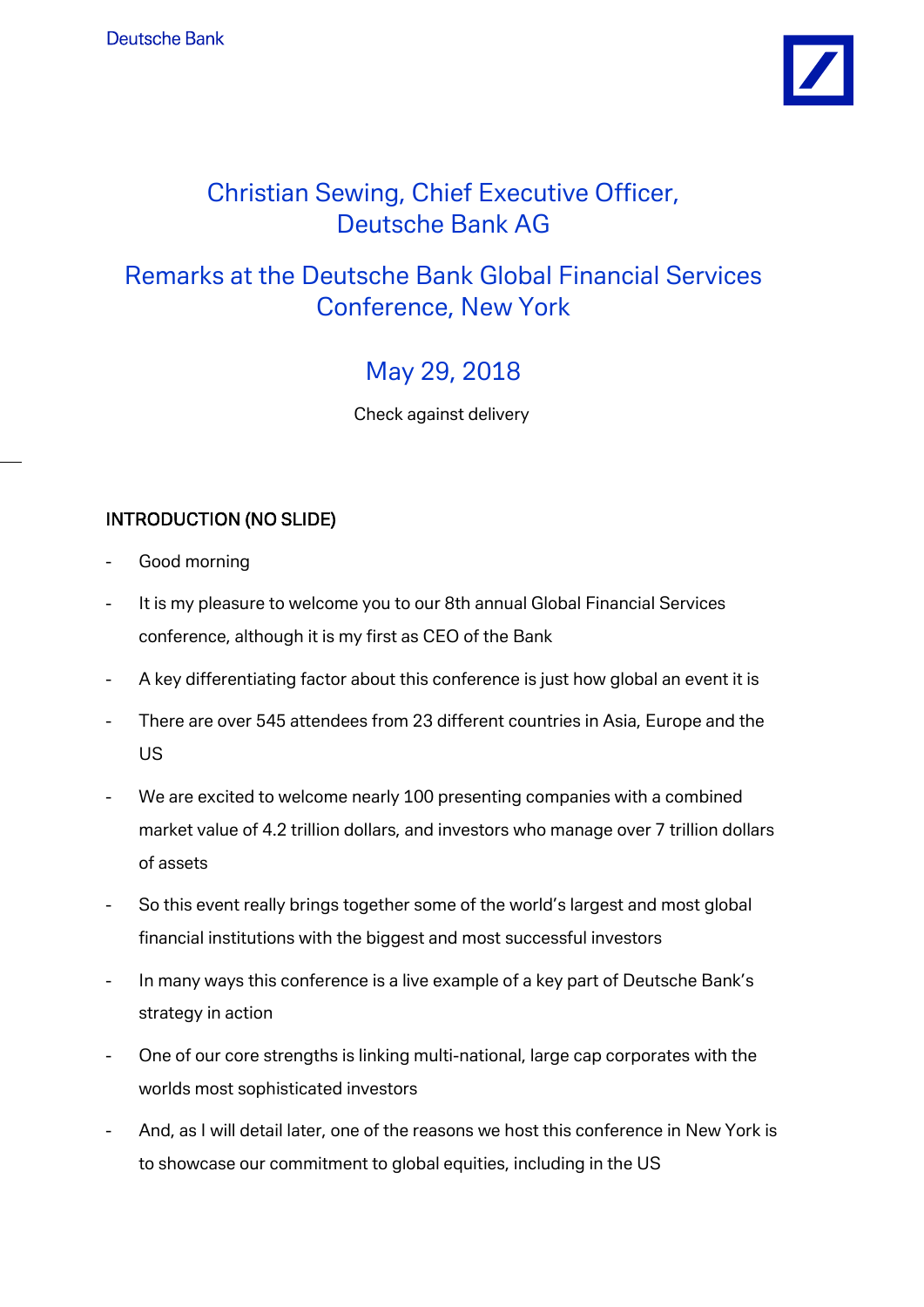

- We are one of the leading European equity houses, and a core part of our strategy is to connect European issuers to the US capital markets
- And we believe that we have a strong position in the financials sector, and we will continue to invest in all our coverage areas, including research and banking
- As you can imagine my first 7 weeks as CEO have been extremely intense
- One of the new experiences for me was running our annual shareholders meeting last Thursday
- As you might know German AGMs are very special, take up to 12 hours with many people taking the opportunity to talk
- On Thursday, a 14 year old shareholder came to the podium. He made an astonishingly good analysis of our Corporate & Investment Bank
- After he had talked for five minutes, our Chairman, Paul Achleitner, asked him to finish school as soon as possible and apply for a job at Deutsche Bank
- That shows you two things: we are still hiring and we take a long-term view in our Corporate & Investment Bank
- We are here to stay

# SLIDE 1 – A MATERIALLY SAFER AND MORE SECURE INSTITUTION

- But before we focus on the future strategy of the bank it is worth looking at the progress that we have made over the last ten years on slide 1
- We believe that one factor that sometimes does not get acknowledged enough is the progress we have made in strengthening our balance sheet
- Let's step back for a second and highlight a few long-term trends:
	- Since 2007, our capital has doubled and the bank today sits on one of the highest common equity ratios of all our global peers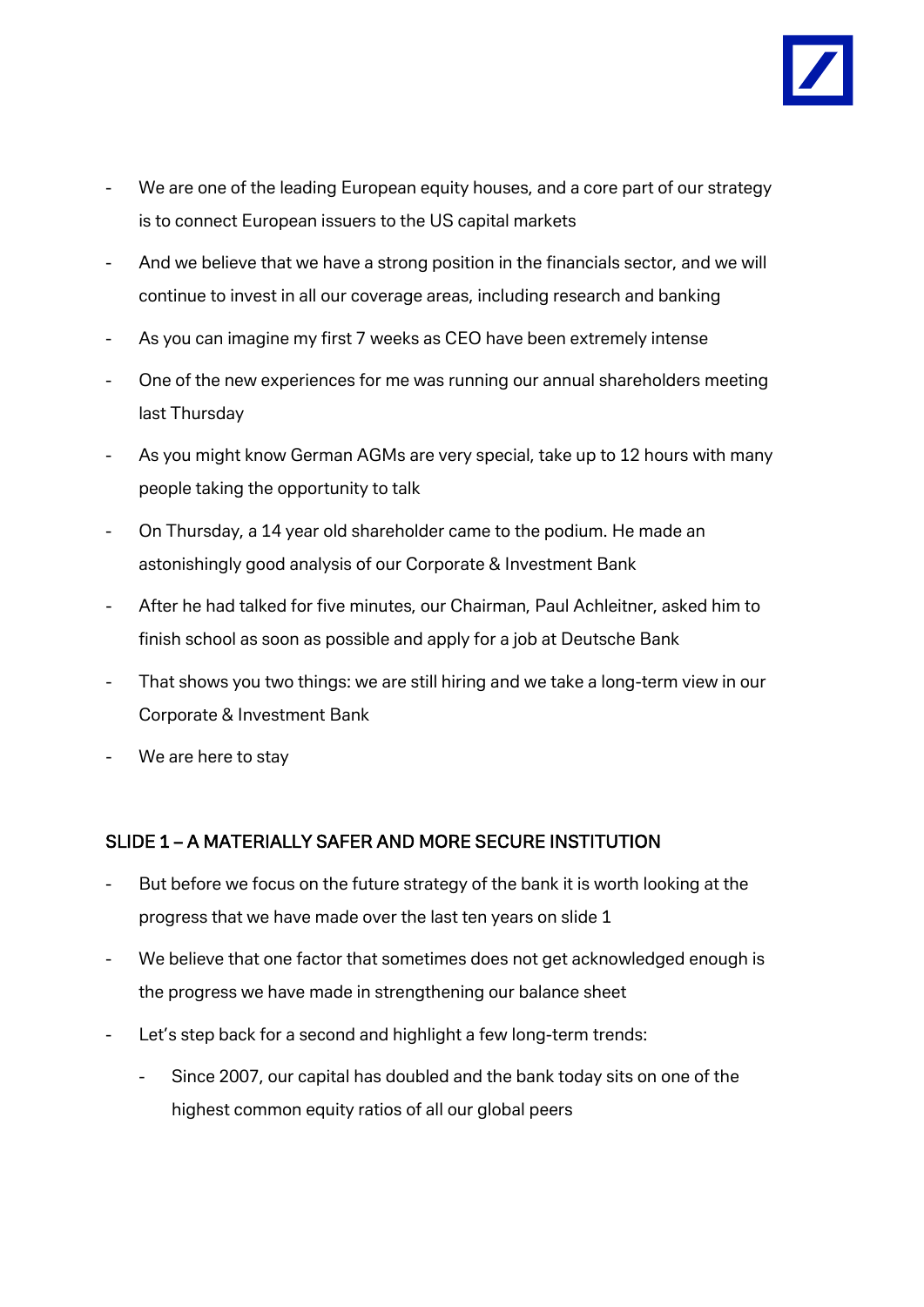

- Our liquidity is amongst the strongest in the industry with over 25% of our funded balance sheet, or approximately 280 billion euros in cash or highly liquid government securities
- And, close to three-quarters of our funding comes from the most stable sources, including over half from our retail and corporate deposits

# SLIDE 2 – MARKET RISK AT HISTORICALLY LOW LEVELS

- As we have strengthened our balance sheet, we have also reduced our risk levels as shown on slide 2 – a topic near to my heart given my background in risk
- Our VaR has fallen by close to 80% from peak levels
- In fact, our VaR is less than half the level we reported in 1999, after the acquisition of Bankers Trust, despite having nearly doubled our assets
- Our VaR efficiency has improved considerably since the crisis, driven by the successful wind-down of the non-core unit
- And, compared to our global peers, our risk levels are broadly in-line with our trading market share

### SLIDE 3 – BEST-IN-CLASS CREDIT RISK

- Slide 3 shows a similar story for credit risk
- Deutsche Bank has always been an excellent credit risk manager reflecting the low risk nature of our assets, especially in Germany, and is also testament to our strong underwriting standards
- Today, credit risk levels are at historically low levels at just 9 basis points of loans in the first quarter of 2018
- And, through periods of stress, our portfolios have proven to be more resilient, especially relative to our US peers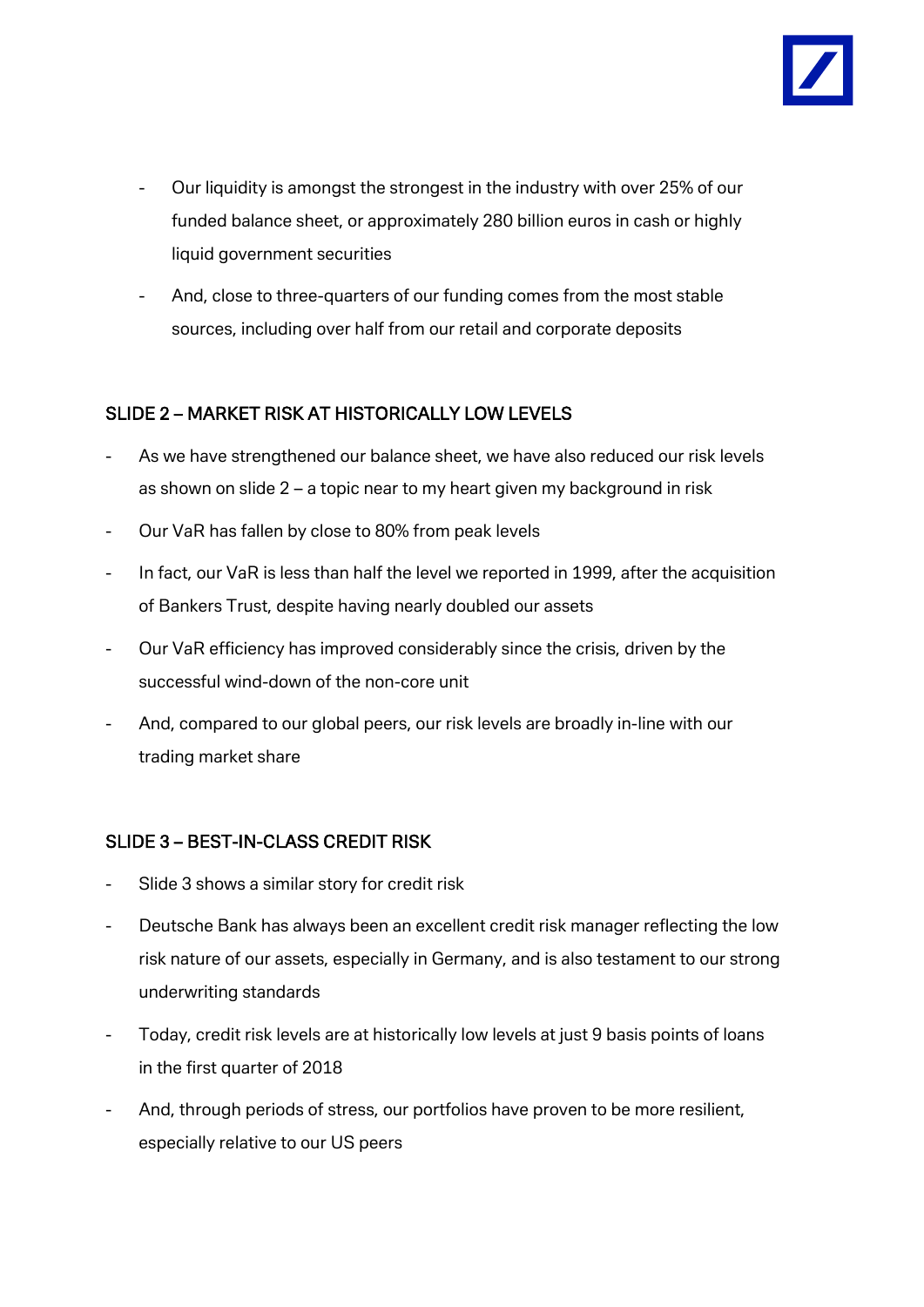

- Finally, do not forget the progress we have made on the litigation front. Of our 20 most significant matters, 15 have now been largely or fully resolved
- So, we believe that Deutsche Bank has all the resources that it needs to thrive a solid balance sheet, low risk levels in combination with our great people and longstanding client relationships
- We have stopped looking in the rear view mirror and we can now look ahead

### SLIDE 4 - SHIFTING TOWARDS A MORE STABLE REVENUE BASE

- But as our results have demonstrated, our shareholder returns have been unacceptable and my mandate is to drive a material change in our return profile
- Slide 4 summarizes the strategic adjustments that we announced to put the bank back on the right track
- First, we must continue to execute as quickly as possible on the strategies that we have laid out for our Private & Commercial Bank and Asset Management (DWS) segments
- Second, we are taking measures to adjust the footprint of our investment bank by focusing on our core strengths
- Third, and probably the most pressing issue, is to reduce our cost base
- Finally, the announced measures will result in a more stable and balanced revenue mix
- It is our goal to increase the revenue contribution of our Private & Commercial Bank, Asset Management and the Transaction Bank to 65% by 2021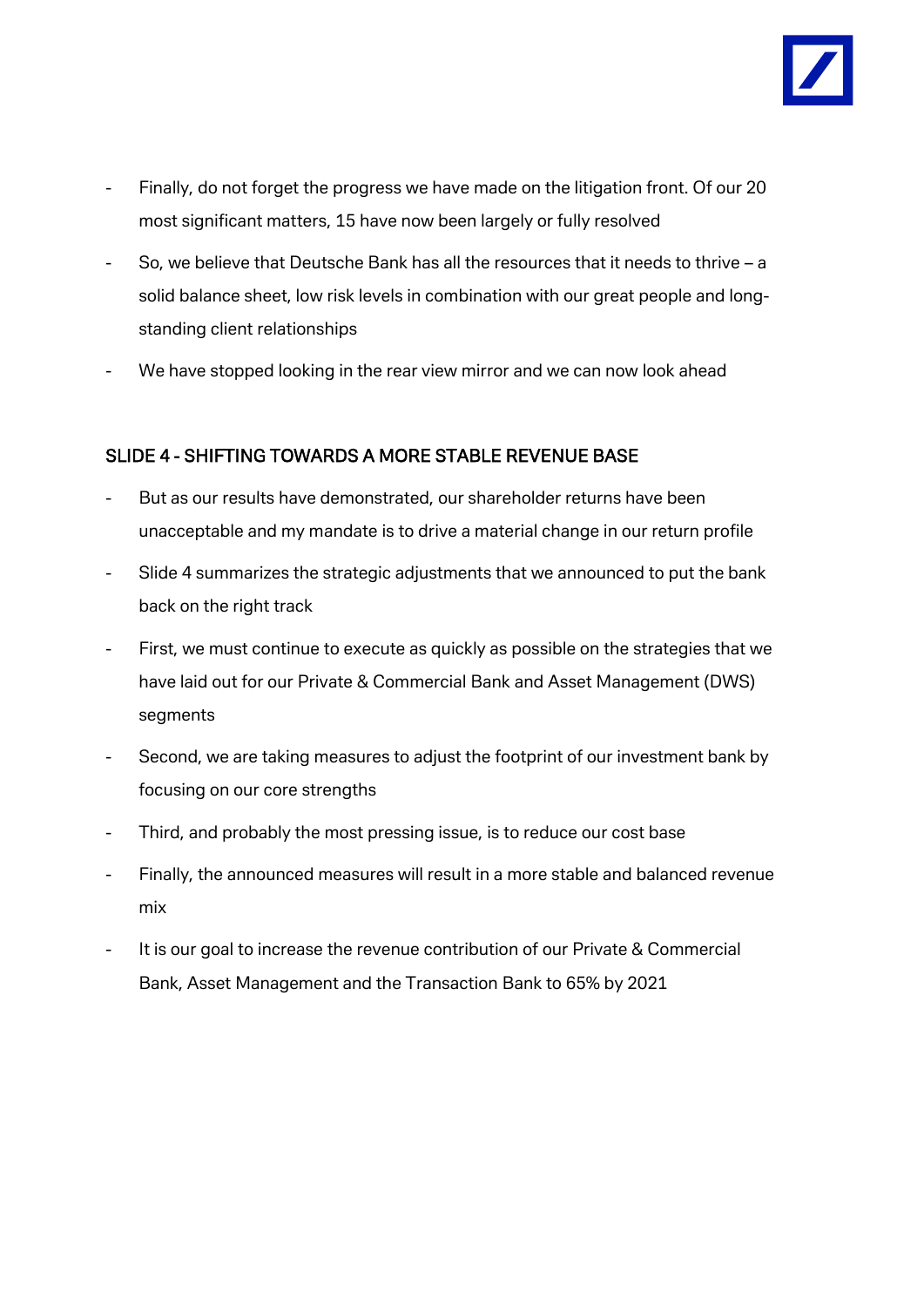

### SLIDE 5 – DELIVERING IN THE PRIVATE & COMMERCIAL BANK

- On slide 5 you can see the agenda we have set out for our three businesses within the Private and Commercial Bank, PCB
- As many of you know this is the business that I was responsible for before becoming group CEO
- As with our asset manager, DWS, there are no strategic issues here. It is all about execution
- And we have been executing already
- In Germany, in-line with our committed timeline, the legal merger of Postbank and Deutsche Bank's private and commercial clients businesses was completed over the weekend
- Yesterday, you could see the first advertisements in the German newspapers. We are on the front foot again
- With more than 20 million customers, we are the largest private and commercial bank in our home market, Europe's largest economy
- With the merger complete, we must now execute on our plan to generate cost and revenue synergies of 900 million euros by 2022
- So far our dialogue with the trade unions has made us even more confident in our ability to execute on this plan. And we are working on even accelerating this process
- In our International retail operations, we have announced the sale of our businesses in Portugal and Poland to free up resources to invest in our Italian and Spanish units
- In Italy, we are the leading foreign bank and in both these international markets, we focus on affluent clients and SMEs leveraging our strong investment advice capabilities
- This has to be our mantra in all business areas: we invest in the areas where we excel. And we will withdraw from areas where we see no prospects of becoming a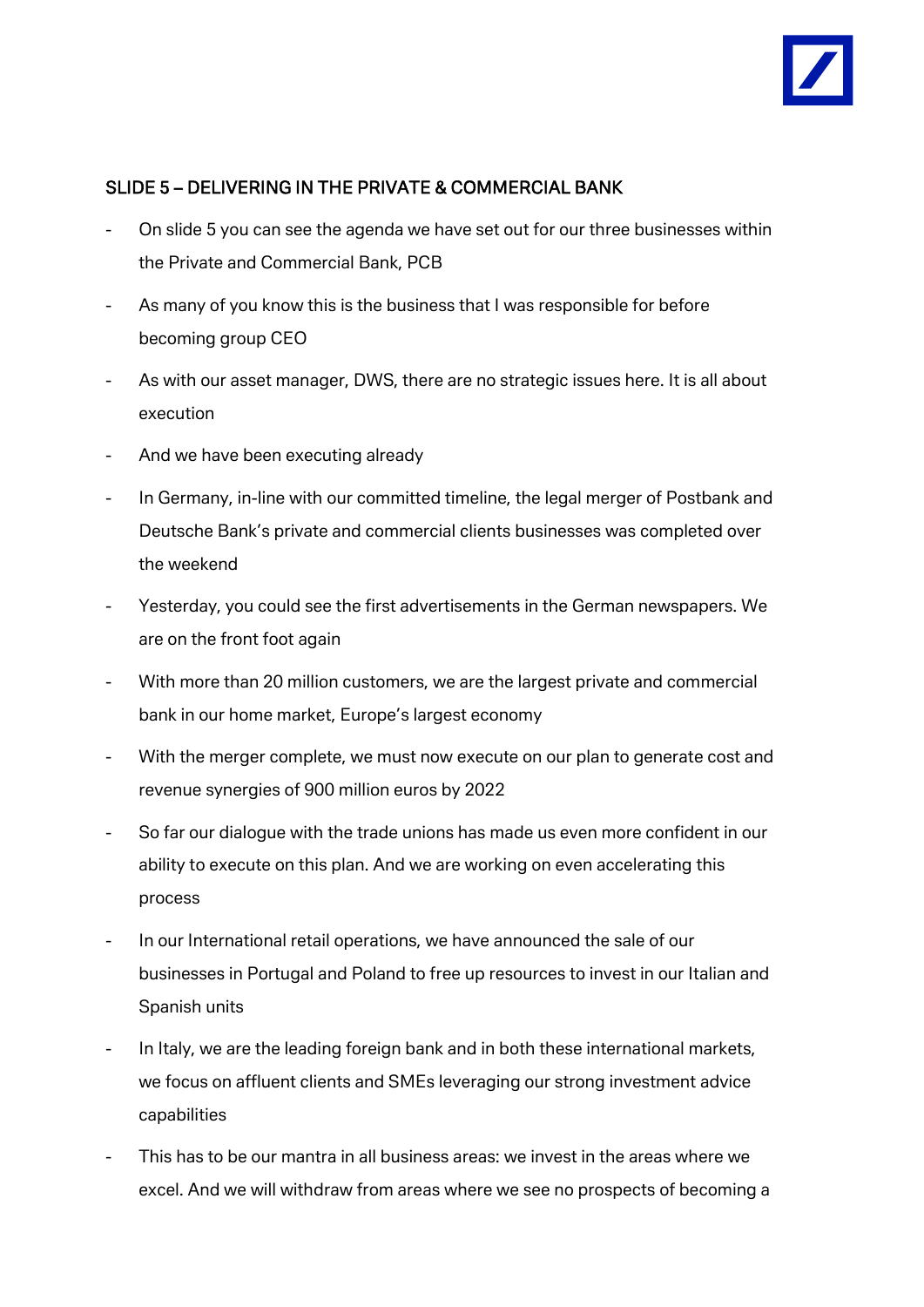

leader in the long term. That's what was behind our disposals in Poland and Portugal and that's exactly how we aim to proceed in other businesses

- In wealth management, with over 200 billion euros of client assets under management, we will continue to invest in focused growth predominantly in Europe and in Asia while simplifying our back office functions and reducing our infrastructure
- Across PCB, the combination of cost reductions accompanied by modest revenue growth should allow us to drive our cost income ratio to below 65% and improve our return on equity to well above 10% by 2021
- Again, it is about execution, not strategy

### SLIDE 6 – DELIVERING IN DWS

- The same is true of DWS, our 80% owned asset management unit, as you can see on slide 6
- Nicolas Moreau and his team have to date delivered on their key objectives, most notably completing the IPO one year ahead of our original deadline
- But without wanting to steal from Nicolas' session at this event tomorrow, we see asset management as an attractive growth business with low capital utilization we want to grow in a responsible manner
- With a well-diversified asset base of around 700 billion euros and excellent fund performance, we are confident that DWS can continue to see net inflows of 3-5% per year in the medium term
- And despite selective front-office hiring and investment in new products, we believe that the combination of revenue growth and cost reductions should see DWS improve its cost income ratio to below 65% in the medium term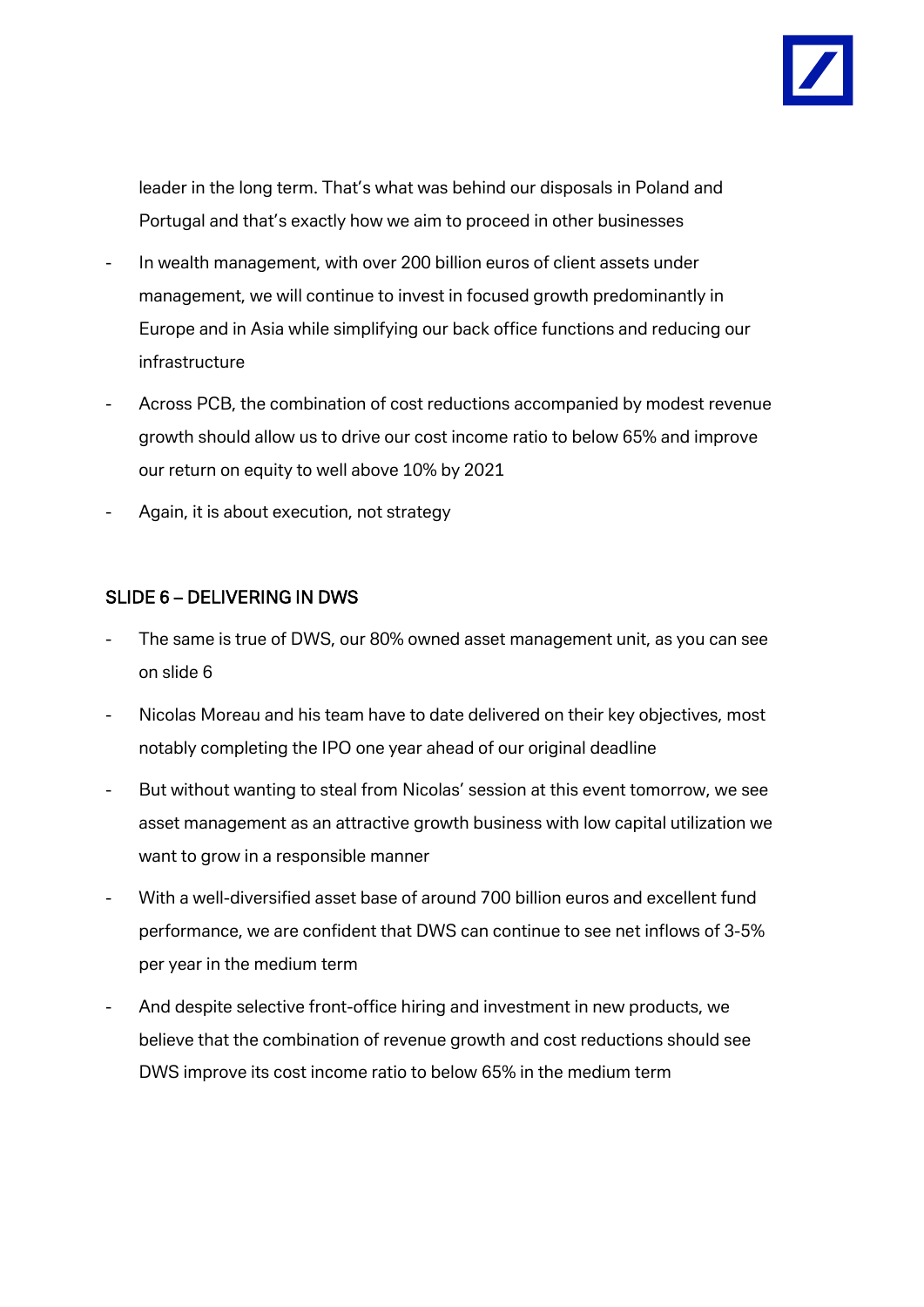### SLIDE 7 - SHIFTING CIB TO ITS CORE STRENGTHS

- Turning to our corporate and investment bank, CIB, on slide 7
- Put simply, we are and will remain Europe's leading corporate and investment bank with a global network
- You will all have seen numerous headlines about Deutsche Bank in recent weeks, including some saying we are retreating from the US but let me repeat, we are committed to our international network and committed to our presence in the US. This is not up for discussion
- The issue for CIB is one of resource allocation
- For too long, we have operated in market segments where our returns were too low and the prospects for improvement too long dated
- Investments in sub-par areas have constrained the growth opportunities in those areas where we hold market leading positions including payments, FX, structured finance, trade finance and debt capital markets

# SLIDE 8 - RESHAPING CIB

- As a result, we have come to some tough but necessary decisions as shown on slide 8
- As we previously announced we are refocusing our Origination and Advisory business on sectors that are either important for our core clients or in which we have a leading global position
- Within Fixed income sales and trading, we are scaling back our US rates activities while investing in European rates and credit, both of which have been industry leading franchises for the bank
- And, as we announced late last week, we completed the review of our global equities business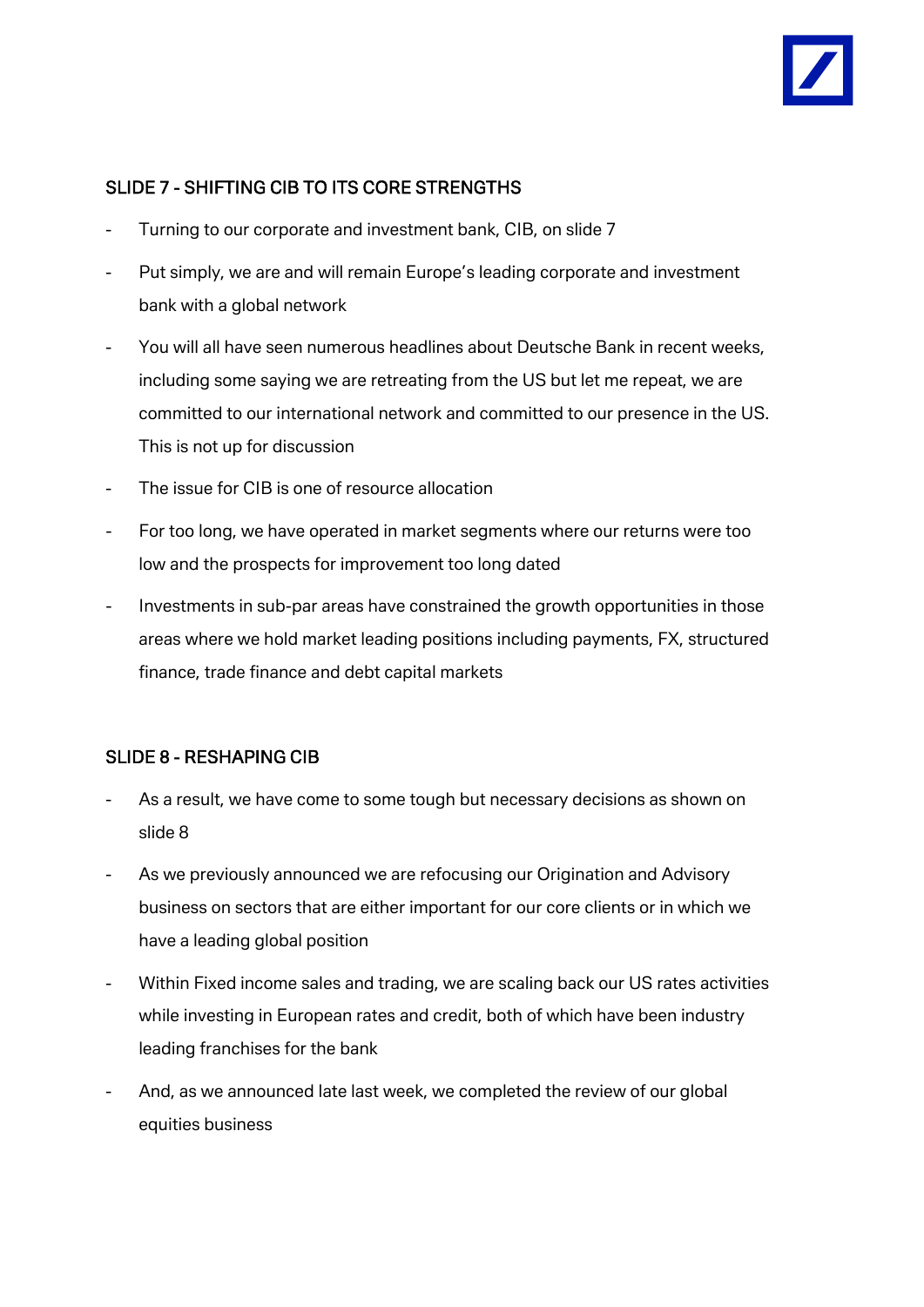

- We recognized the need to take decisive action to give clarity to you, our clients, as well as our employees
- The various actions we are taking in CIB and across its related infrastructure functions should reduce adjusted costs in this division by more than 1 billion euros by the end of 2019, driven in large part by the planned headcount reduction within CIB
- This process of headcount reduction has already begun, as over 600 people in the segment have already left the bank since the start of the year
- We will have completed the vast majority of the front office headcount reductions by the end of the second quarter, which should allow us to refocus on growing our businesses
- The reshaping of our CIB franchise will also reduce our leverage exposure, which we expect to fall by more than 100 billion euros or 10% by the end of 2019, with the majority planned by the end this year

# SLIDE 9 - SHARPENING FOCUS IN EQUITIES SALES & TRADING

- Slide 9 gives more details on our new strategy in our global equities business
- It is important for me to reiterate that Deutsche Bank is committed to its equities franchise, globally and in the US
- In terms of specific actions:
	- In cash equities, in-line with the trends in the broader market, we are moving away from the high-touch service model and will increasingly focus on electronic solutions
	- In equity derivatives, we will increasingly use our core European business as a hub for our global activities and we will focus our growth on our structured product capabilities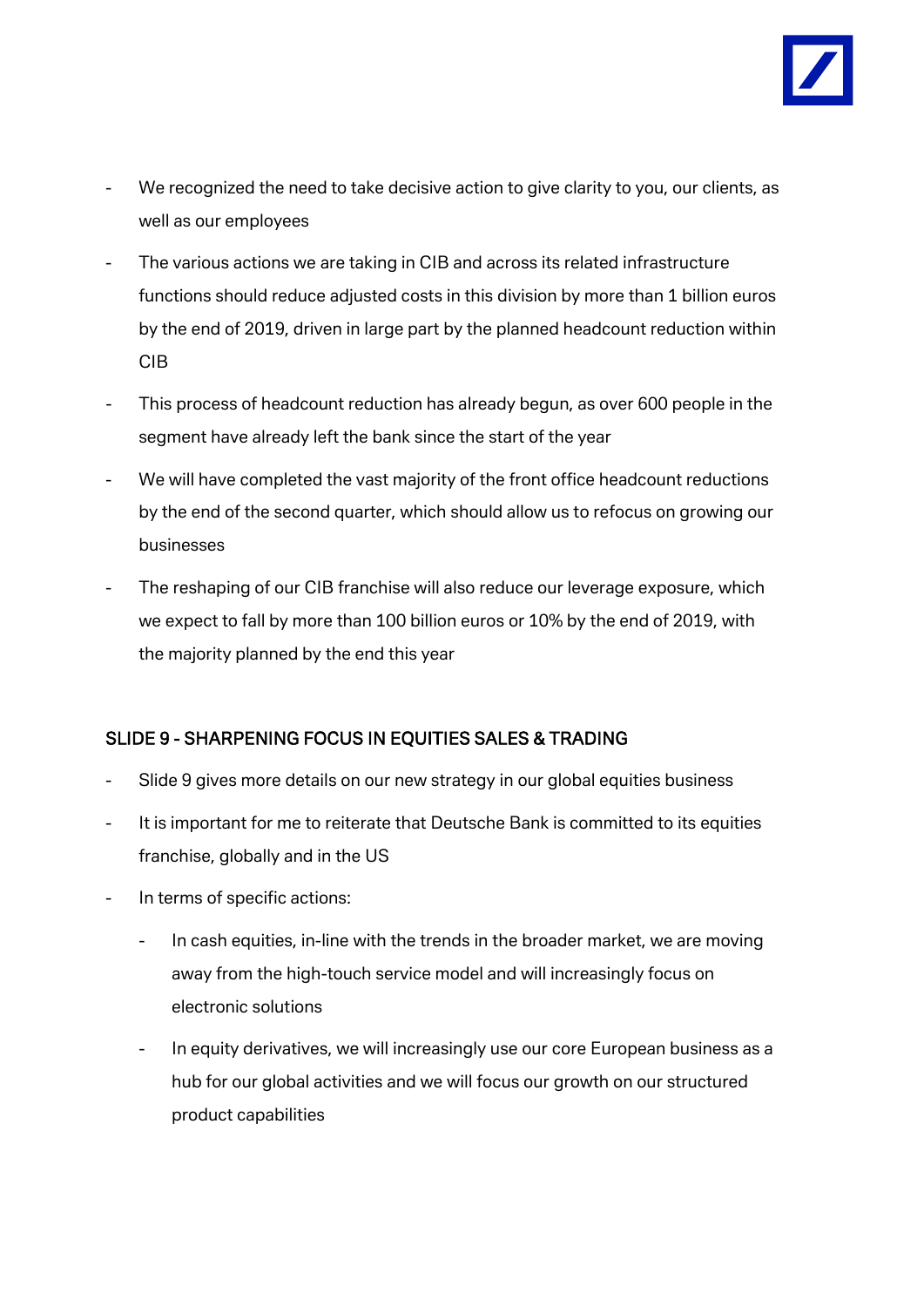

- Finally, in prime finance, we will refocus our resources on our key clients with a view to reducing our leverage exposure by around 50 billion euros in this business
- In aggregate, we expect these moves to reduce our equities headcount by around 25% in 2018 with accompanying cuts to infrastructure

### SLIDE 10 – A RESILIENT FRANCHISE

- Slide 10 shows why we are confident that our CIB franchise is well positioned to deal with the adjustments that we are making
- A more focused business perimeter should also allow us to invest more and retain our competitive edge, especially in technology driven businesses, like FX and Global Transaction Banking
- GTB should also continue to benefit from ongoing growth in the fee pool, given the structural growth in global trade volumes and ultimately from higher rates in both the US and Europe
- In Fixed Income, we expect our market share to remain broadly flat with some upside from higher market volatility. Client volumes should rebound from the low levels seen last year to the benefit of our FX and rates businesses
- And we will invest in our capabilities in Credit and financing products, where we have very strong franchises
- In Origination and Advisory, in a market we forecast to be broadly stable, our greater focus should allow us to accelerate our investments in Germany and Europe as well as in our global debt capital markets franchise
- And in equities, last year was burdened by the low volume and volatility environment in cash trading as well as idiosyncratic losses in derivatives and the margin compression in prime as we fought to regain balances lost in 2016 which we would not expect to repeat to the same degree going forward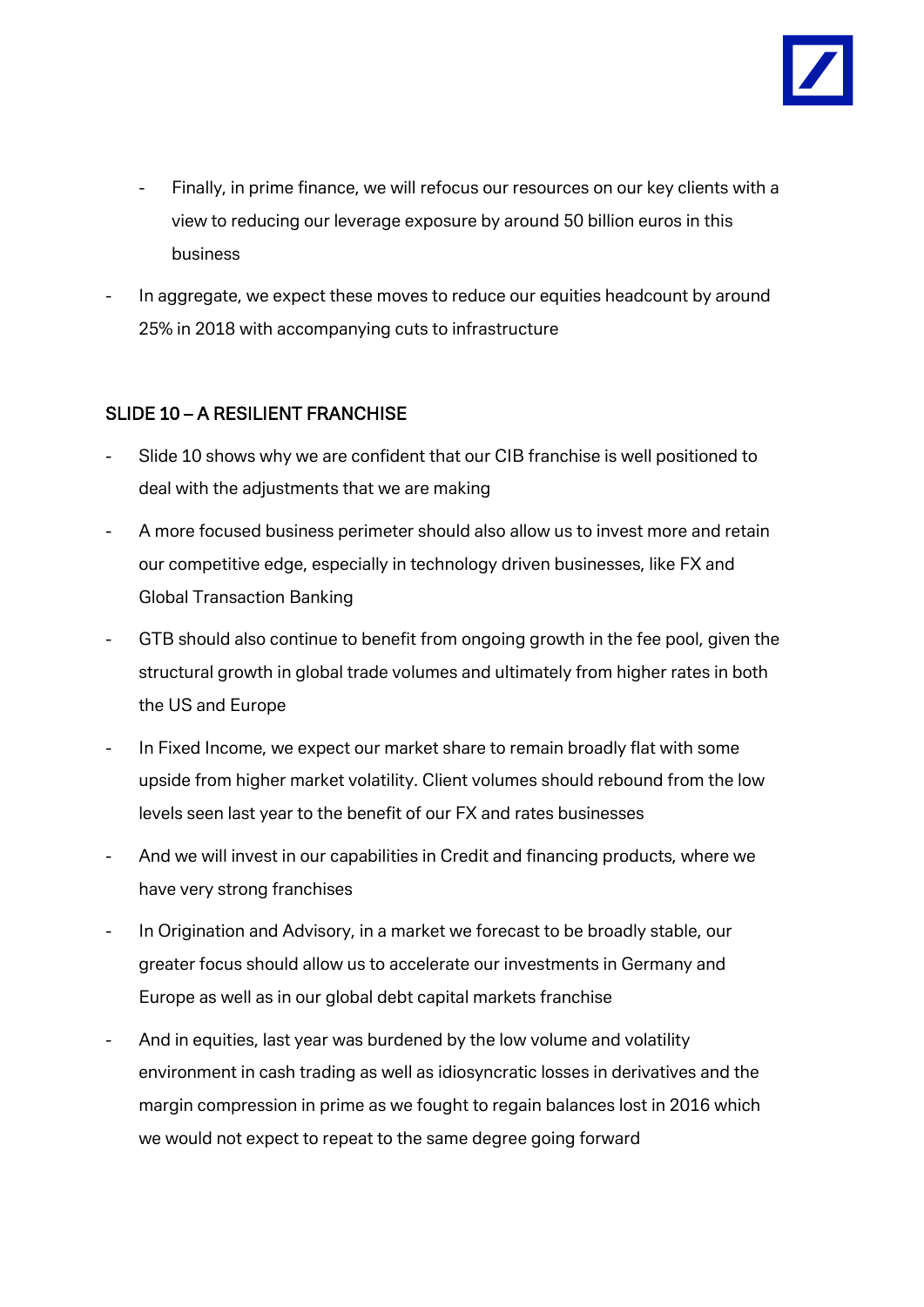

### SLIDE 11 - REDUCING COSTS

- My third priority is to reduce costs
- As shown on slide 11, we reduced adjusted costs in 2017 by a little under 1 billion euros, but the progress to date has been too slow, was offset by the decline in revenues and did little to address the structural cost issues we are facing
- As a result, we have committed to reducing our adjusted costs by 1 billion euros this year to 23 billion euros and by a further 1 billion in 2019 to 22 billion euros
- You may say now: Many CEOs before me have promised to reduce costs but they have never really achieved this
- But there are differences now. We are absolutely determined here. Costs is what we can really influence. There is no reason and no excuse not to achieve a cost target if we manage it top down and bottom up well and go to the root causes of the problem
- By the way, we successfully transformed our Private & Commercial business in Germany and completed all our programs within the set time frames in the last three years
- To achieve these targets, we have committed to a series of short-term and longterm measures
- And, unlike other cost reduction programs at the bank, we will set a series of metrics against which you will be able to measure us regularly

### SLIDE 12 – MAKING PROGRESS ON STRATEGIC COST INITIATIVES

- On a strategic level, we have initiated a cost catalyst program as shown on slide 12
- This program is designed to eliminate the structures and processes that have led to poor cost decisions in the past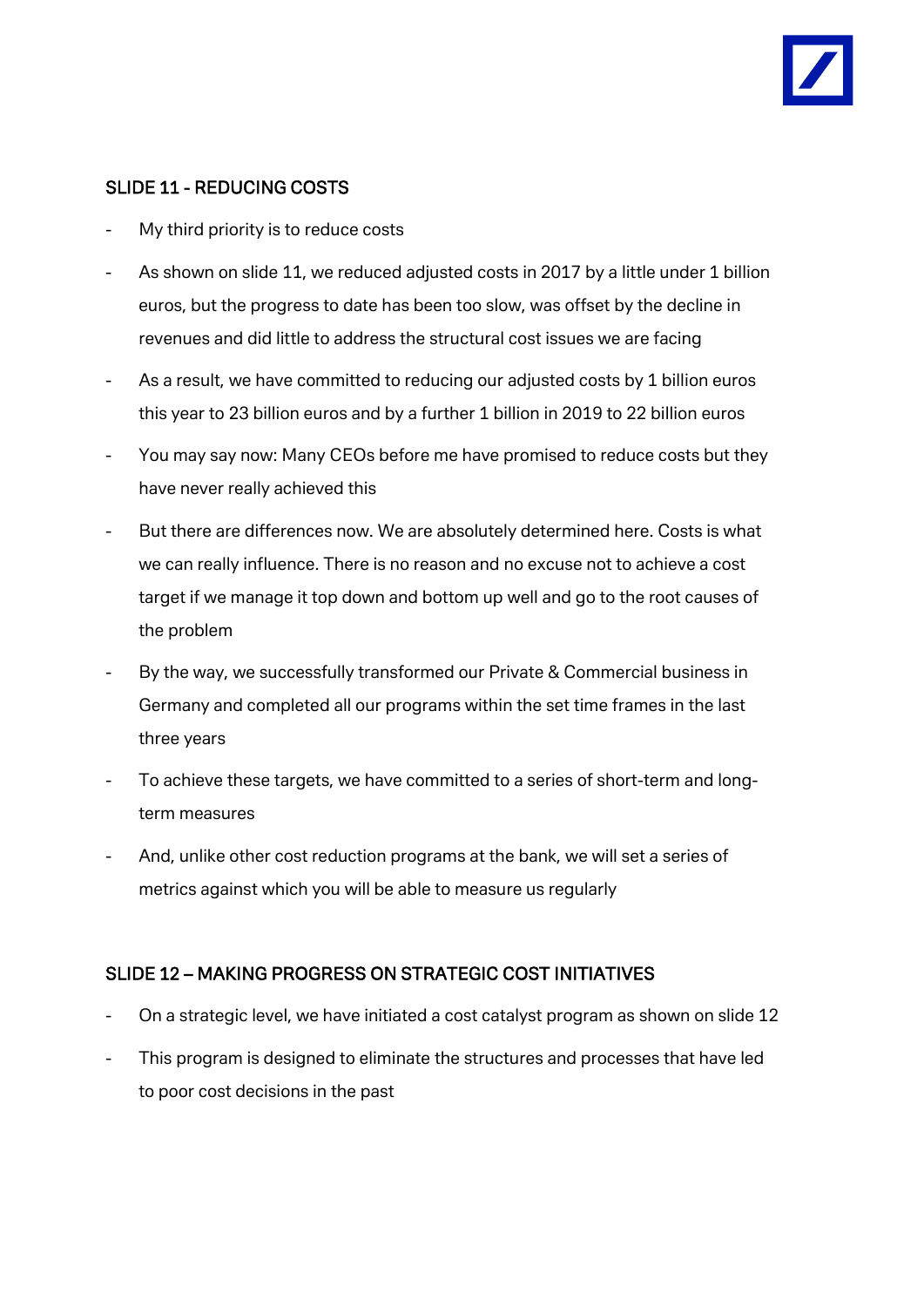

- The program will be led by our CFO with specific board members responsible for individual work streams, including tackling the 3.5 billion euros that we spend annually with vendors as well as the 1.2 billion euros of real estate costs
- Momentum is already developing in the various projects and enthusiasm is building with our people

### SLIDE 13 – REDUCING HEADCOUNT

- Our cost reductions will be driven by a material cut to our workforce as you can see on slide 13
- The number of full-time equivalents is planned to drop from its current level of over 97,000 to well below 90,000 by the end of 2019
- And here you can see a fundamental difference from prior attempts. These are absolute FTE targets on a net basis
- The habits of the past of making people redundant on the one hand, but hiring as many people again somewhere else will not happen this time
- Headcount reductions will occur across the organization, from the front-office to our infrastructure without impacting the effectiveness of our control functions
- The majority of the cuts should occur during 2018 and to date we have completed close to 1 thousand of these adjustments at the group level
- And with the use of hiring restrictions, we are comfortable that the restructuring and severance costs in 2018 will not exceed our 800 million euro guidance

# SLIDE 14 - SHIFTING TOWARDS A MORE STABLE REVENUE PROFILE

- As we successfully execute on these three objectives, we should better balance our revenue mix to more stable revenues
- This should drive a virtuous circle where our funding costs fall and our credit ratings improve